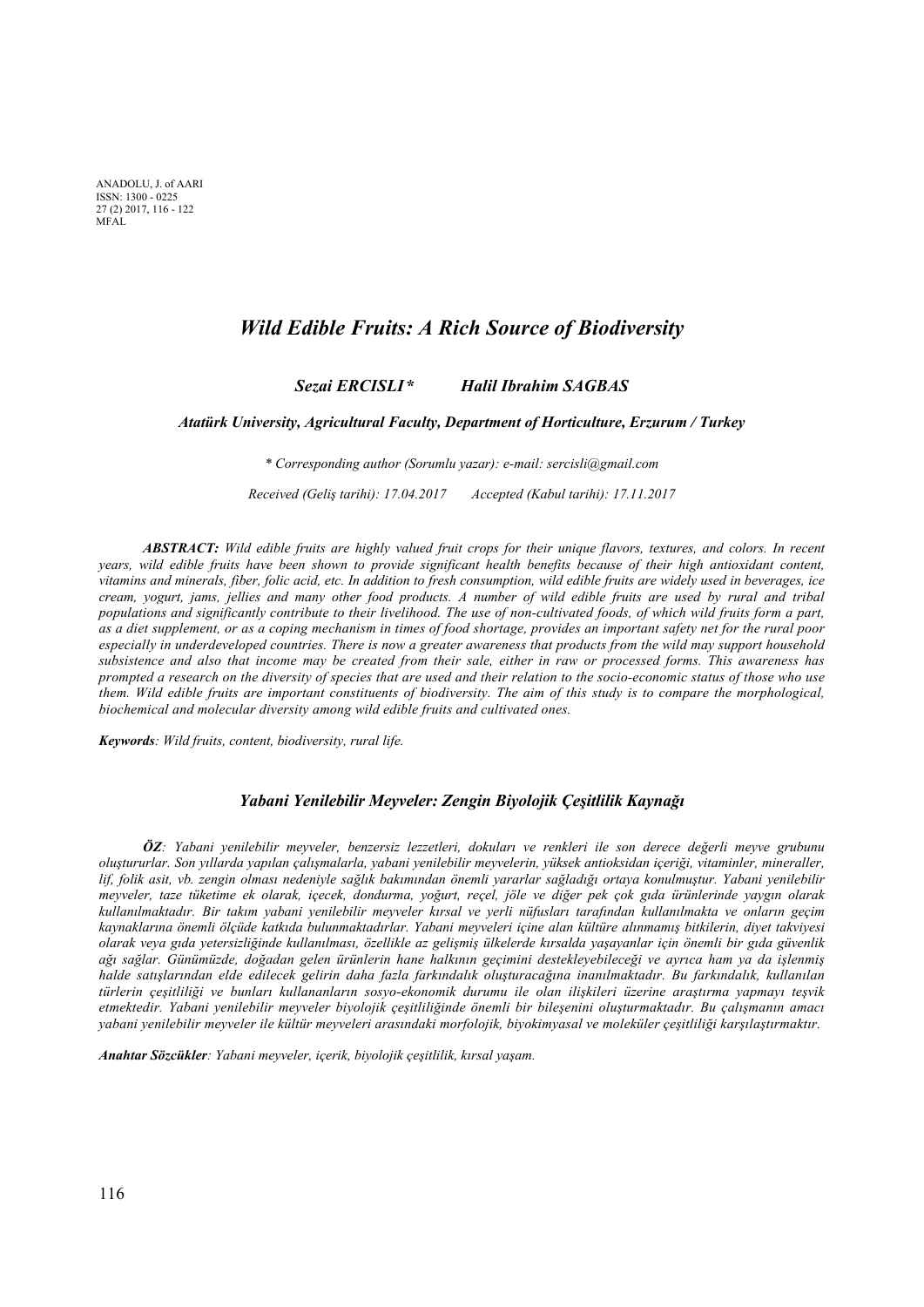# **INTRODUCTION**

The earth is filled with an overwhelming plant biodiversity and a number of efforts have been made to categorize them based on their size, forms, habitat, structure, anatomy, and biochemical and molecular features with the aim of interpreting the relationships among the plants. (Mishra *et al*., 2015; Tsou *et al*. 2016).

Horticultural plants including cultivated and wild edible forms play a highly important role on human diet as vitamins, minerals and dietary fiber sources and they have also become a significant part of human life due to their medicinal and environmental uses as well as aesthetics and economic values. The stem, leaf, flowers, roots and the fruits of fruit crops have the highest potential of export (Kaczmarska *et al*., 2015; Ipek *et al*., 2016).

More recently, food and nutritional security have been regarded as one of the key concerns around the world. In addition, low food intake and poor access to food in underdeveloped countries remain unresolved issues (Andersen *et al*., 2003; Adebooye and Phillips, 2006). Around one billion people rely on wild harvested products for nutrition and income and the "invisible" trade in wild resources is estimated to reach \$90 billion/annum (Pimentel *et al*., 1997). In India alone the livelihoods of around 6 million people are maintained by the harvest of forest products (Tuxill, 1999) and a great number of studies highlight just how important wild harvested plants, particularly obtained from forests, are to the economy of the rural poverty in the world (Pimentel *et al*., 1997). In many rural locations, particularly the areas that lack basic infrastructure and market access, the collection of wild resources provides a considerable support for subsistence in local livelihoods (Delang, 2006). In addition, the harvest and sale of wild products often provide one of the only means of access to cash economy (Redzic, 2007).

Wild edible fruits have played a significantly vital part in supplementing the diet of people since ancient times. Many people in tribal areas still use them as a supplement of their basic needs of food even the dependence on these fruits has gradually decline as more exotic fruits have been introduced. These fruits from forests are rich in terms of protein and energy and highly useful in treating protein energy deficiencies. The production and consumption of these fruits in arid zones provide dietary supplement in addition to commercial opportunity. Growing trees for fruit production promotes the prevention of more or less permanent stands in barren land. Such trees often represent features of desert landscapes and form the basis of traditional agro forestry land use system. They are immune to many diseases and often used in different formulation of 'Ayurveda' in Indian Folkmedicine. They provide fibers which prevent constipation (Kumbhojkar and Vartak, 1988; Natrajan and Paulsen, 2000).

A number of recent studies have indicated that the dietary use of wild fruits appears in numerous records especially in underdeveloped countries and some botanical studies and publications have emphasized on the diversity and food value of wild edible fruit plants (Reddy *et al*., 2006, Mishra *et al*., 2007; Deshmukh and Shinde, 2010).

Efforts have been made to assess crop genetic diversity using morphological, biochemical and molecular marker technologies over the last three decades. These assessments have created considerable amount of knowledge about the extent and nature of genetic diversity present in conserved and/or actively utilized germplasm of various crops (Rauf *et al*., 2010). These assessments not only facilitate our efforts in germplasm conservation, but also provide guidance for better germplasm utilization for genetic improvement (Kacar *et al*., 2014). Morphological and biochemical characters are likely to be influenced by environmental conditions whereas genetic characters are not influenced. Using all of them for germplasm characterization can offer more information about germplasm. Molecular markers provide discriminatory information, and they are commonly used for germplasm characterization for fruit species in addition to pomological traits (Ercisli, 2004).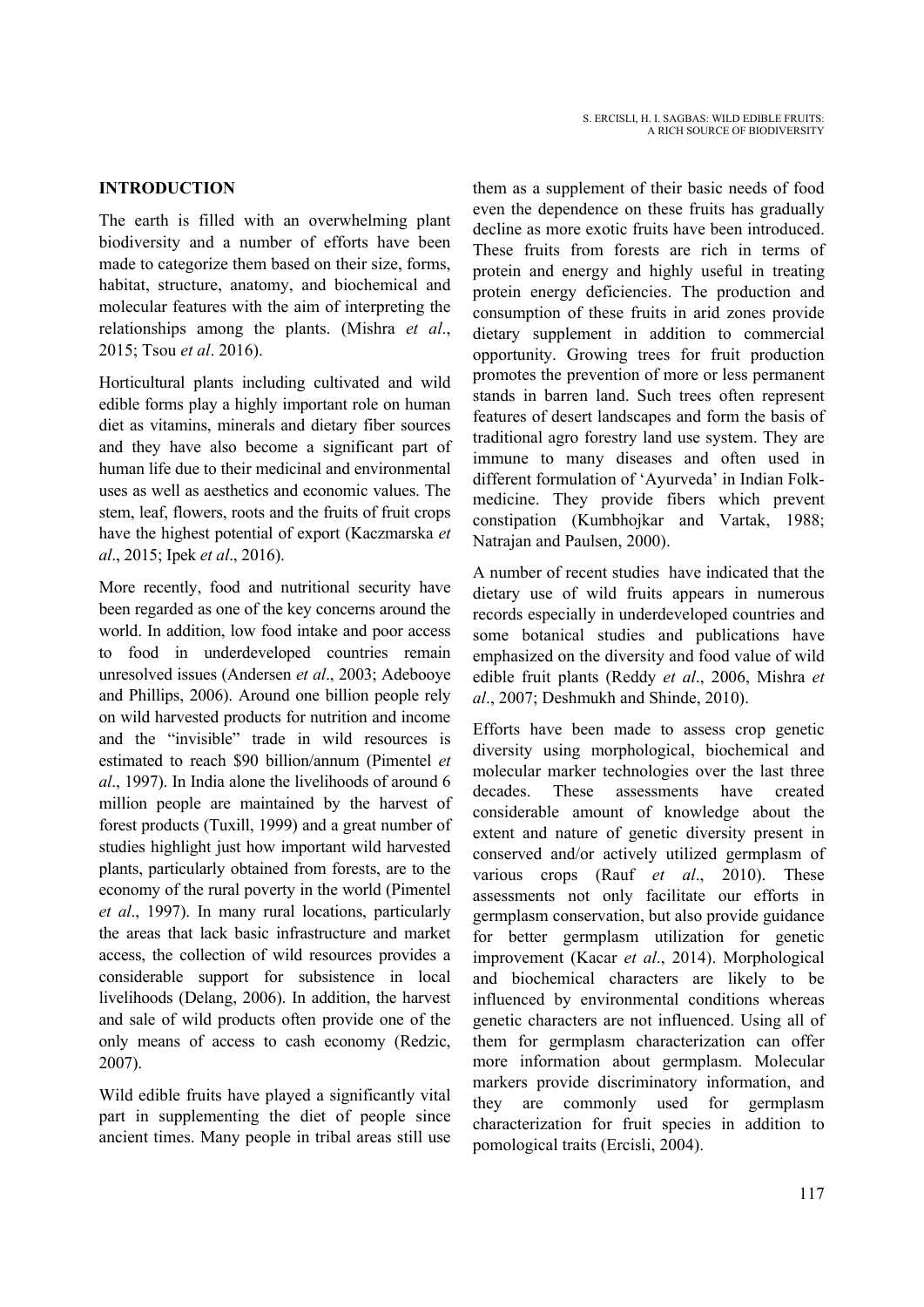There is a concensus that modern plant breeding reduces crop genetic diversity and intensive selection in modern plant breeding programs within a narrow range of plant germplasm with limited allele introgressions over time would have reduced genetic diversity. It is also evident that newly released crop varieties are phenotypically more uniform than before, implying a genetic diversity reduction (Duvick, 1984; Bowman *et al*., 2003).

Comparison of wild and cultivated plants in terms of plant culture, plant breeding and propagation, fruit quality and characteristics, harvesting, processing and transport, obtain by consumers and plant viability and sustainability are shown in Table 1, 2, 3, 4, 5 and 6. It is clear that there were huge differences on these characteristics between wild and cultivated plants. Because they grow in less than ideal conditions, wild edible fruits are often smaller than cultivated ones. They also produce less fruit in general, and the fruits are not as plump, making them seedier. Cultivated fruits are often juicier and sweeter. Wild edible fruits are very important in the diet and in the social life of the village people and they are always collected when in season, and brought by the villagers into the urban markets. The people themselves had a host of uses for many wild edible fruit species throughout world. Wild fruit bushes are hardier than cultivated bushes and do not transplant well.

Table 1. Comparison of wild and cultivated plants in terms of plant culture.

| Çizelge 1. Yabani ve kültür formlarının bitki kültürü açısından karşılaştırılması. |                                                               |  |  |  |  |
|------------------------------------------------------------------------------------|---------------------------------------------------------------|--|--|--|--|
| Wild (Yabani)                                                                      | Cultivated (Kültür formu)                                     |  |  |  |  |
| No monoculture                                                                     | Monoculture (establish nursery)                               |  |  |  |  |
| Irrigation with seasonal rainfall                                                  | Regularly Irrigated                                           |  |  |  |  |
| Natural adaptation                                                                 | Greenhouse cultivation/adaptation in special climate chambers |  |  |  |  |
| Full size growth                                                                   | Production of dwarf types                                     |  |  |  |  |
| Pollination by natural means (insects, wind)                                       | Artificial pollination                                        |  |  |  |  |
| Flowering and fruit set due to natural conditions/periodicity                      | Flowering and fruit set reduced and reproduced/enforcement    |  |  |  |  |
|                                                                                    | for periodicity                                               |  |  |  |  |
| No chemical fertilizers                                                            | The use of chemical fertilizers                               |  |  |  |  |
| No toxic applications (Pesticide, fungucide and so on)                             | There are toxic applications (Pesticide, fungucide and so on) |  |  |  |  |

Table 2. Comparison of wild and cultivated plants in terms of plant breeding and propagation.

Çizelge 2. Yabani ve kültür formlarının bitki ıslahı ve çoğaltma açısından karşılaştırılması.

| Силле 2. Табаті ус Киниі тогініагінің бикі ізіані ус соданны асізніцан кагуналігініңді. |                                                       |  |  |  |  |
|-----------------------------------------------------------------------------------------|-------------------------------------------------------|--|--|--|--|
| Wild (Yabani)                                                                           | Cultivated (Kültür formu)                             |  |  |  |  |
| Natural selection                                                                       | Selection by people                                   |  |  |  |  |
| Irrigation with seasonal rainfall                                                       | Regularly Irrigated                                   |  |  |  |  |
| No crossing (but, favorable circumstances)                                              | Artificial hybridization common (Genetic engineering) |  |  |  |  |
| Seed propagation / vegetative propagation with the natural way                          | Vegetative propagation (mostly grafting)              |  |  |  |  |
| Growth on their roots                                                                   | Proper grafting of rootstocks                         |  |  |  |  |

Table 3. Comparison of wild and cultivated plants in terms of fruit quality and characteristics.

| Cizelge 3. Yabani ve kültür formlarının meyve kalitesi ve özellikleri açısından karşılaştırılması. |                                                         |  |  |  |  |
|----------------------------------------------------------------------------------------------------|---------------------------------------------------------|--|--|--|--|
| Wild (Yabani)                                                                                      | Cultivated (Kültür formu)                               |  |  |  |  |
| Small, fibrous, sour, bitter, sweet rarely (low sugar level)                                       | Large, low-fiber, usually very sweet (high sugar level) |  |  |  |  |
| Small fruit, large seed                                                                            | Large fruit, small seed                                 |  |  |  |  |

Table 4. Comparison of wild and cultivated plants in terms of harvesting, processing and transport.

| Cizelge 4. Yabani ve kültür formlarının hasat, isleme ve tasıma açısından karsılastırılması. |                                                             |  |  |  |  |
|----------------------------------------------------------------------------------------------|-------------------------------------------------------------|--|--|--|--|
| Wild (Yabani)                                                                                | Cultivated (Kültür formu)                                   |  |  |  |  |
| Multi-maturing fruits fall to the ground or is collected by hand                             | Generally, unmaturation harvest/pre-harvest chemical use in |  |  |  |  |
|                                                                                              | case of mechanical                                          |  |  |  |  |
| No fumigation                                                                                | Fumigation (hot water or cold applications)                 |  |  |  |  |
| No cooling/No transport                                                                      | Cooling (for months)/transport (distances                   |  |  |  |  |
| No use of protective                                                                         | There are protective film, wax, packaging operations        |  |  |  |  |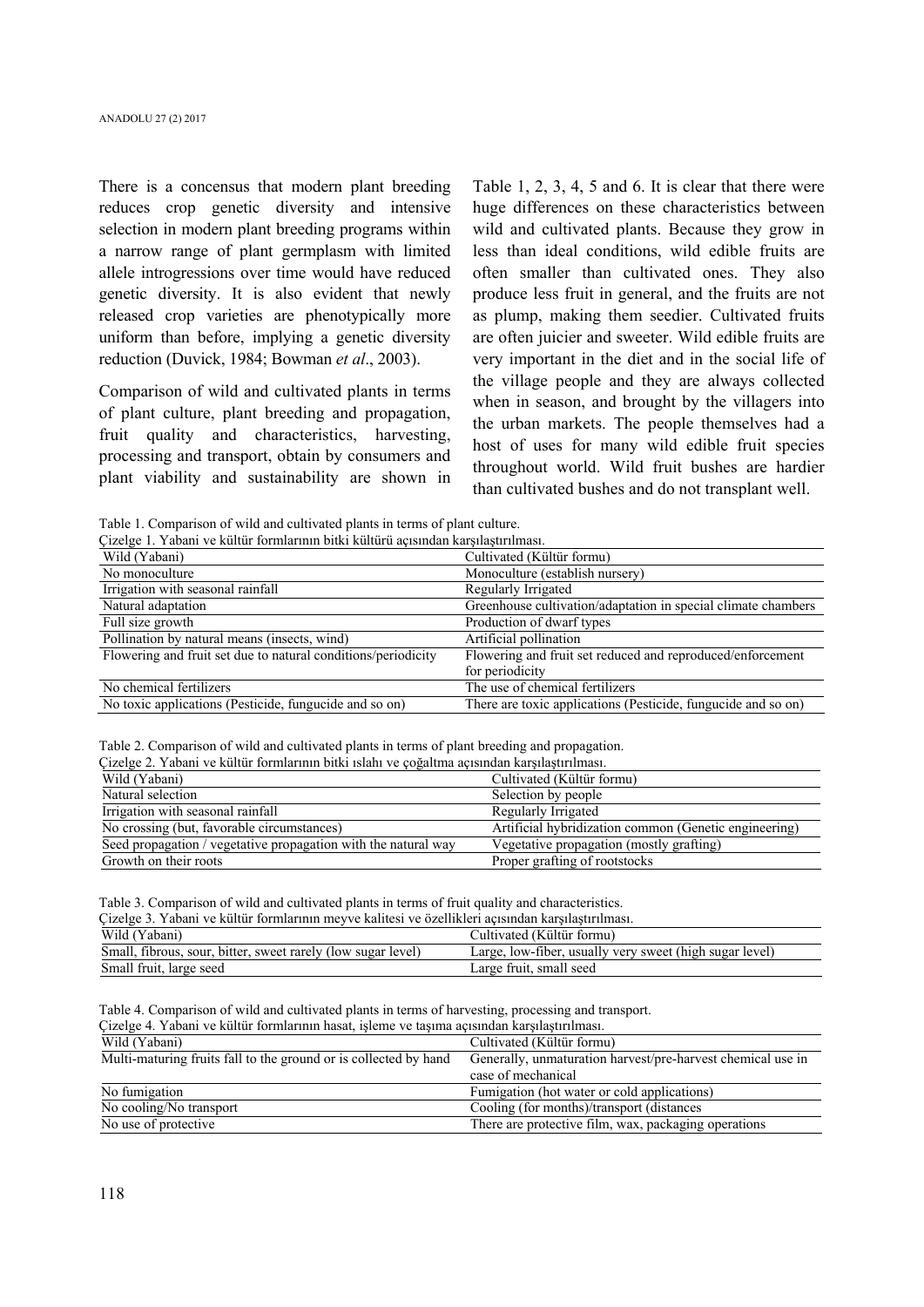| Table 5. Comparison of wild and cultivated plants in terms of obtain by consumers.        |                                                   |  |  |  |  |
|-------------------------------------------------------------------------------------------|---------------------------------------------------|--|--|--|--|
| Cizelge 5. Yabani ve kültür formlarının tüketicilerin eldesi açısından karşılaştırılması. |                                                   |  |  |  |  |
| Wild (Yabani)<br>Cultivated (Kültür formu)                                                |                                                   |  |  |  |  |
| Plant searched/harvested/existing of thornly, poisonous fruit,                            | Presented for easy and ready case in supermarkets |  |  |  |  |
| harmful animal attack etc. circumstances                                                  |                                                   |  |  |  |  |
|                                                                                           |                                                   |  |  |  |  |

Table 6. Comparison of wild and cultivated plants in terms of plant viability and sustainability.

| Cizelge 6. Yabani ve kültür formlarının bitki canlılığı ve sürdürülebilirliği açısından karşılaştırılması. |                                                        |
|------------------------------------------------------------------------------------------------------------|--------------------------------------------------------|
| Wild (Yabani)                                                                                              | Cultivated (Kültür formu)                              |
| Remains viable and grows in nature                                                                         | Protected by people, living in nature can not continue |

### **Diversity of wild fruit collection**

In India, fifty-six fruiting plant species belonging to 40 genera and 26 families have been harvested from natural stands and their habit, local names, parts used and mode of consumption are determined (Mahapatra and Panda, 2012).

More generally, local climatic and edaphic conditions contributed to variation in inter-site fruiting season in a number of species. Consequently, it was considerable overlap in ripening among different species, both within and among localities, resulting in year-round availability of wild fruits in India (Figure 1).

## **Diversity on biochemical characteristics among wild and cultivated fruits**

Yildiz *et al.* (2010) reported diversity among wild

and cultivated blackberries on total phenolic content, total anthocyanin content and antioxidant activity determined by different methods. The result showed that (Table 7), lower values for most biochemical parameters were observed in cultivar Chester than all wild genotypes. They also reported high antioxidant activity in wild blackberries. Reyes-Carmona *et al*. (2005) also reported high bioactive content in wild blackberries compared to cultivated ones. This phenomenon could be due to an induction in the synthesis of antioxidant enzymes and an increase in polyphenolic concentration brought about due to the greater exposure of the unsheltered wild plants to extreme temperatures, and insult by pests and pathogenic organisms, because phenolic compound biosynthesis is typically a stress-defense mechanism (Antonnen and Karjalainen, 2005).

| Species (Tür)         | Jan. | Feb. | March | April | May | June | July | Aug. | Sep. | Oct. | Nov. | Dec. |
|-----------------------|------|------|-------|-------|-----|------|------|------|------|------|------|------|
| $Aeg$ le marmelos     |      |      |       |       |     |      |      |      |      |      |      |      |
| Artocarpus lacucha    |      |      |       |       |     |      |      |      |      |      |      |      |
| Bauhinia purpurea     |      |      |       |       |     |      |      |      |      |      |      |      |
| Buchanania lanzan     |      |      |       |       |     |      |      |      |      |      |      |      |
| Dillennia pentagyna   |      |      |       |       |     |      |      |      |      |      |      |      |
| Diospyros malabarica  |      |      |       |       |     |      |      |      |      |      |      |      |
| Diospyros melanoxylon |      |      |       |       |     |      |      |      |      |      |      |      |
| Ficus hispida         |      |      |       |       |     |      |      |      |      |      |      |      |
| Flacourtia indica     |      |      |       |       |     |      |      |      |      |      |      |      |
| Gardenia gummifera    |      |      |       |       |     |      |      |      |      |      |      |      |
| Limonia acidissima    |      |      |       |       |     |      |      |      |      |      |      |      |
| Mangifera indica      |      |      |       |       |     |      |      |      |      |      |      |      |
| Phoenix acaulis       |      |      |       |       |     |      |      |      |      |      |      |      |
| Phyllanthus emblica   |      |      |       |       |     |      |      |      |      |      |      |      |
| Schleichera oleosa    |      |      |       |       |     |      |      |      |      |      |      |      |
| Semecarpus anacardium |      |      |       |       |     |      |      |      |      |      |      |      |
| Spondias pinnata      |      |      |       |       |     |      |      |      |      |      |      |      |
| Syzigium cumini       |      |      |       |       |     |      |      |      |      |      |      |      |
| Xylia xylocarpa       |      |      |       |       |     |      |      |      |      |      |      |      |
| Ziziphus oenoplia     |      |      |       |       |     |      |      |      |      |      |      |      |

Figure 1. Fruiting calendar of 20 common wild fruit species (Shaded segments show period of fruiting) in India.

Şekil 1. Hindistan'da 20 yaygın yabani meyve türünün fenolojik takvimi (gölgeli kesimler meyve verme dönemini gösterir).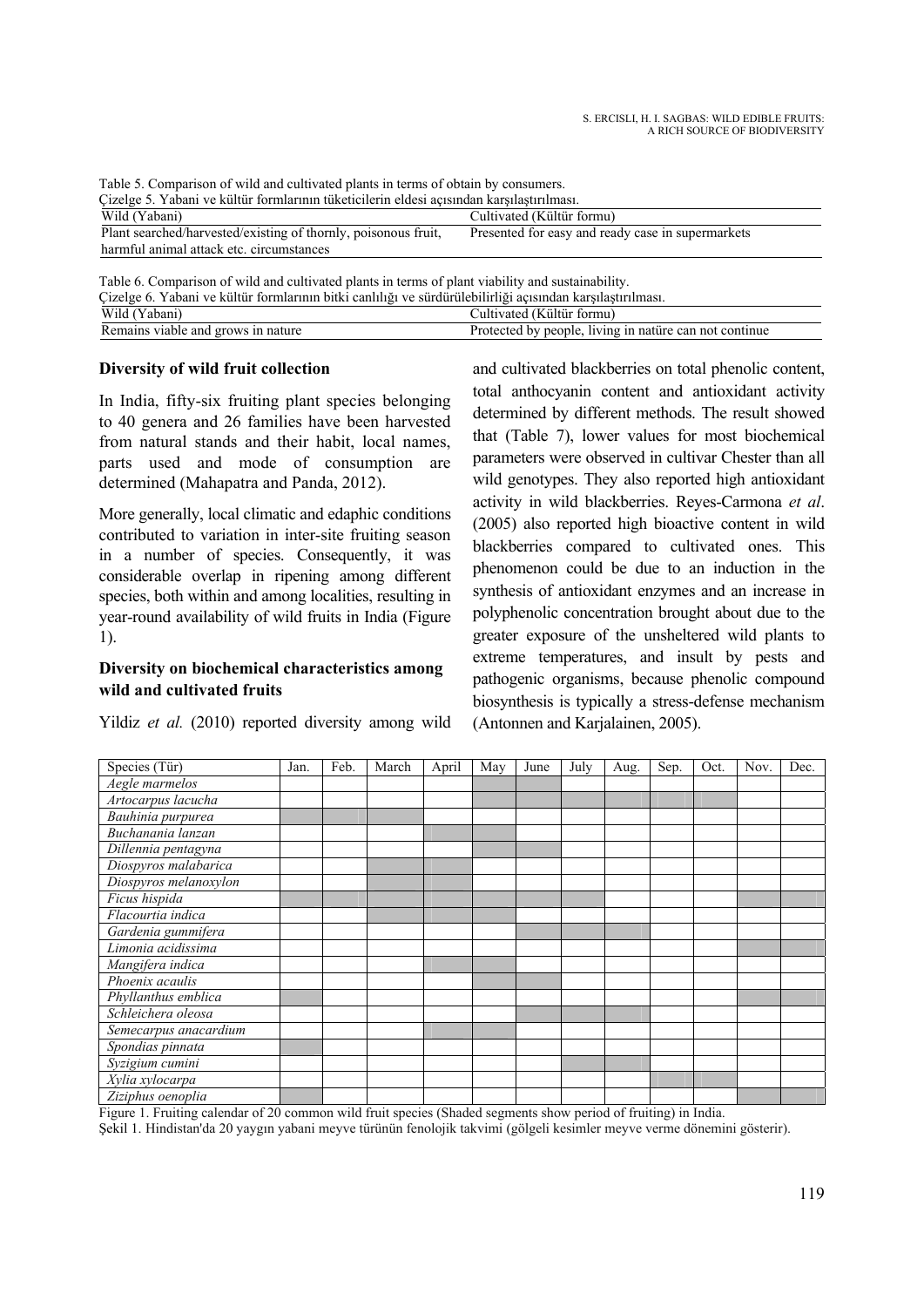| giderme gücü (DPPH). |                            |             |                           |                   |                 |  |
|----------------------|----------------------------|-------------|---------------------------|-------------------|-----------------|--|
| Genotypes            | TA (mg cyaniding-3-        | TPC (mg)    | DPPH $(\mu \text{mol/g})$ | $FRAP$ (µmol/TE g | B-carotene      |  |
| Genotip              | glucoside eq./100 g $FW$ ) | GAE/100 gFW | FW)                       | FW)               | bleaching assay |  |
|                      |                            |             |                           |                   | $(\%)$          |  |
| ART1                 | 149                        | 390         | 35.0                      | 48.75             | 84.66           |  |
|                      | b                          | ab          | ab                        | de                | bc              |  |
| ART <sub>2</sub>     | 138                        | 424         | 37.4                      | 54.35             | 87.45           |  |
|                      | $\mathbf{c}$               | a           | a                         | <sub>b</sub>      | ab              |  |
| ART3                 | 155                        | 406         | 34.4                      | 53.40             | 85.34           |  |
|                      | ab                         | ab          | ab                        | bc                | bc              |  |
| ART4                 | 168                        | 379         | 36.1                      | 51.10             | 83.10           |  |
|                      | a                          | b           | ab                        | cd                | cd              |  |
| ART <sub>5</sub>     | 134                        | 404         | 35.4                      | 45.60             | 84.88           |  |
|                      | b                          | ab          | ab                        | ef                | bc              |  |
| ART <sub>6</sub>     | 147                        | 349         | 34.8                      | 49.80             | 83.70           |  |
|                      | b                          | bc          | ab                        | d                 | $\mathbf{c}$    |  |
| ART7                 | 160                        | 352         | 33.6                      | 52.15             | 83.01           |  |
|                      | ab                         | bc          | ab                        | $\mathbf{c}$      | cd              |  |
| ART <sub>8</sub>     | 160                        | 397         | 36.7                      | 54.10             | 86.67           |  |
|                      | ab                         | ab          | ab                        | bc                | b               |  |
| ART9                 | 157                        | 346         | 33.6                      | 47.90             | 82.34           |  |
|                      | ab                         | bc          | ab                        | e                 | d               |  |
| ART <sub>10</sub>    | 138                        | 358         | 33.8                      | 56.30             | 83.07           |  |
|                      | $\mathbf{c}$               | bc          | ab                        | a                 | cd              |  |
| Chester              | 147                        | 310         | b                         | f                 | 82.40           |  |
|                      | b                          | $\mathbf c$ | 33.1                      | 45.00             | d               |  |
| <b>BHT</b>           |                            |             |                           |                   | 89.67<br>a      |  |

Table 7. Total anthocyanin (TA), total phenolic content (TPC), antioxidant activity (β-carotene and FRAP) and free radical scavenging capacity (DPPH) of samples. Çizelge 7.Toplam antosiyanin (TA), toplam fenolik içerik (TPC), antioksidant aktivite (β-carotene and FRAP) ve serbest radikal

Different latter indicate the statistical difference within same column among genotypes at 5% level.

### **Biodiversity loss in cultivated (grafted) plants A sample Carob** (*Ceratonia siliqua* **L.)**

In a study that conducted in the main carob growing areas in Turkey (Mediterranean and Aegean regions) on wild populations and grafted genotypes (unnamed types grafted on seedlings) (Tetik *et al*., 2011) . A total of 70 carob trees from various areas (38 wild trees and 32 grafted accessions) were analyzed in this research during 2009-2010 (Fig. 2). The average values for pod dimensions (width, length and thickness), pod mass, seed mass, seed number, pulp mass, seed and pulp ratio, acidity, SSC and pH were determined.

A considerable number of variations in most of the traits were found between and within wild and grafted genotypes of carob. The genotypes were plotted on three dimensions based on their PCA results (Fig. 2). The grafted and the wild genotypes of carob were grouped together. The grafted genotypes were easily separated from the wild genotypes. Another interesting finding was that grafted genotypes showed lower diversity than wild genotypes (Figure 2).

#### **S allele diversity in wild accessions**

Halasz *et al*. (2013) carried out a study to determine of the *S*-genotypes of 63 wild-growing Turkish apricots (*Prunus armeniaca* L.) grown in

Erzincan, Turkey by PCR amplification of the *S*-*RNase* intron regions and *SFB* gene in order to characterise their sexual (in)compatibility phenotype (Fig. 3).



relationships among *C. siliqua* genotypes. Şekil 2. *C. siliqua* genotipleri arasındaki ilişkileri gösteren

ilk üç PC'nin PCA gösterimi.

They identified ten previously described and two new *S*-alleles (provisionally labelled  $S_X$  and  $S_Y$ ) were identified in the genotypes. They also determined a total of 36 different *S*-genotypes were assigned to the tested accessions. The  $S_{\Gamma}$ -allele responsible for self-compatibility in apricot was not present, indicating that all accessions are selfincompatible. The analysis of *S*-allele frequencies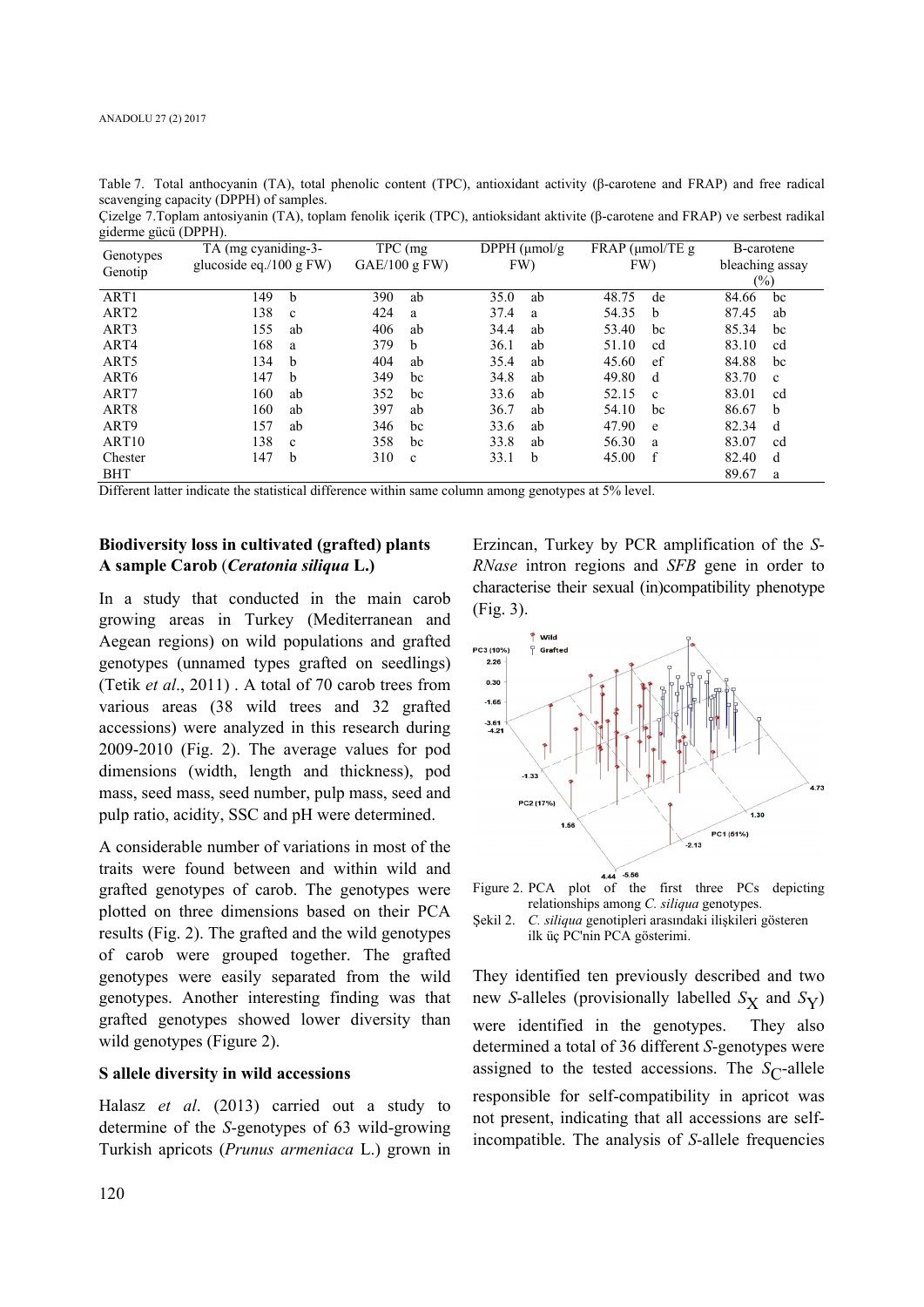allowed to conclude the allele richness in wild apricot populations. The *S*-RNase alleles detected in commercial Turkish cultivars as described by Halász *et al*. (2010) (A) and wild-grown accessions (B) in the Erzincan region.



Figure 3. The spread of apricot self-incompatibility ribonuclease alleles in Turkey. Şekil 3. Türkiye' de kayısı' da kendine uyuşmaz ribonükleaz allelerinin dağılımı.

#### **REFERENCES**

- Adebooye, O. C., and O. T. Phillips. 2006. Studies of seed characteristics and chemical composition of three morphotypes of *Mucuna urens* (L.) Medikus-Fabaceae. Food Chem. 95: 658-663.
- Andersen, L. T., S. H. Thilsted., B. B. Nielsen., and S. Rangasamy. 2003. Food and nutrient intakes among pregnant women in rural Tamil Nadu, South India. Public Health Nutr. 6: 131-137.
- Anttonen, M. J., and R. O. Karjalainen. 2005. Environmental and genetic variation of phenolic compounds in red raspberry. Food Comp Anal. 18: 759-769.
- Bowman, D. T., O. L. May., and J. B. Creech. 2003. Genetic uniformity of the U.S. upland cotton crop since the introduction of transgenic cottons. Crop Sci. 43: 515-518.
- Delang, C. O. 2006. The role of wild plants in poverty alleviation and biodiversity conservation in tropical countries. Prog Dev Stud. 4: 275-286.